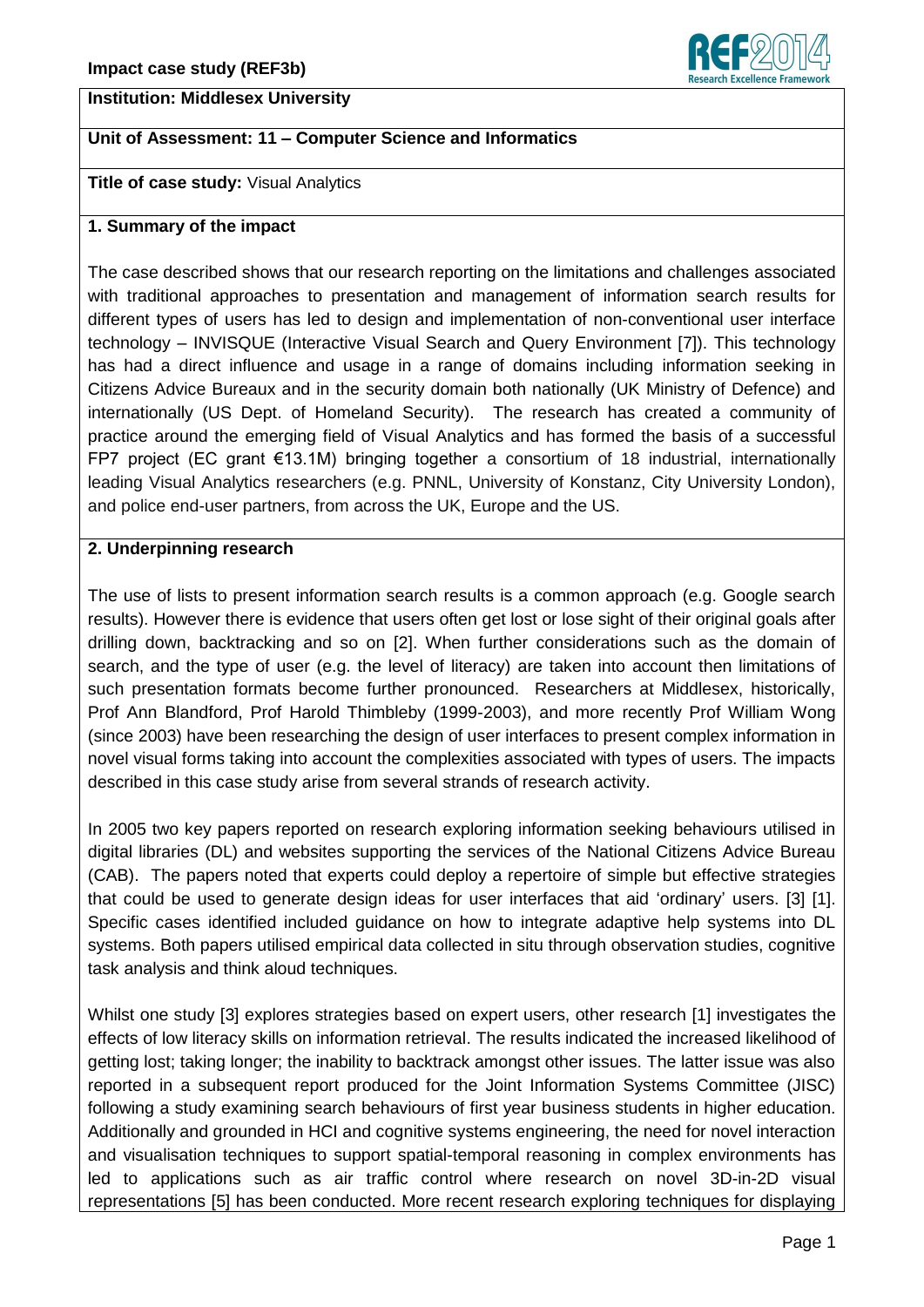

multiple dimensions of information across physically distinct layers of information has been reported in [6].

Research in this area is broadly coalescing around the notion of visual analytics – an area of interaction design that has now become firmly established at Middlesex.

*Visual analytics* is the emerging science of analytical reasoning supported by highly interactive visual interfaces that combine a range of automated analysis techniques with user driven visualisations. The integrated technologies collectively enable real-time analytic interaction with very large complex datasets from multiple sources to support effective understanding, reasoning and decision making.

A research outcome from our activities in visual analytics is INVISQUE, a non-conventional user interface technology. The original prototypes were developed in 2009 following funding from JISC and were refined and applied to the areas of digital resources in digital libraries [4] and in the context of low literacy users [1]. Evaluation of INVISQUE showed significant improvements in performance. The non-conventional INVISQUE UI, in the context of low literacy users, was found to significantly improve task completion and success in finding information, reduce lost-ness and back-tracking. INVISQUE helped them see what the system retrieved, and how it organised, grouped the results, showed links and revealed associations between data. The results indicated the applicability of this technology to the security domain hence the impact on that community.

## **3. References to the research**

This research was based on competitively funded projects, with robust peer review systems. The outcomes from the research were published in leading peer review journals and conferences in the field.

- 1. Kodagoda, N. and B. Wong. Effects of low & high literacy on user performance in information search and retrieval. in Proceedings of the 22nd British HCI Group Annual Conference on People and Computers: Culture, Creativity, Interaction-Volume 1. 2008. British Computer Society.
- 2. Kodagoda, N., et al. Interactive visualization for low literacy users: from lessons learnt to design. in Proceedings of the SIGCHI Conference on Human Factors in Computing Systems. 2012. ACM.
- 3. Stelmaszewska, H., A. Blandford, and G. Buchanan, Designing to change users' information seeking behaviour: a case study. Adaptable and Adaptive Hypermedia Systems. London: Information Science Publishing, 2005: p. 1-18.
- 4. Stelmaszewska, H., et al. Electronic resource discovery systems: from user behaviour to design. in Proceedings of the 6th Nordic Conference on Human-Computer Interaction: Extending Boundaries. 2010. ACM.
- 5. Wong, B.W., et al. 3D-in-2D Displays for ATC. in 6th EUROCONTROL Innovative Research Workshop. 2007.
- 6. Wong, B.W. and M. Varga. Black Holes, Keyholes And Brown Worms: Challenges In Sense Making. in Proceedings of the Human Factors and Ergonomics Society Annual Meeting. 2012. SAGE Publications.

Related funded research projects associated with research all peer reviewed and competitively won and most supported by expert advisory committees are:

1. JISC Rapid Innovation: INVISQUE, Interactive Visual Query Environment; 40,000 GBP; 2009. PI: Prof. William Wong.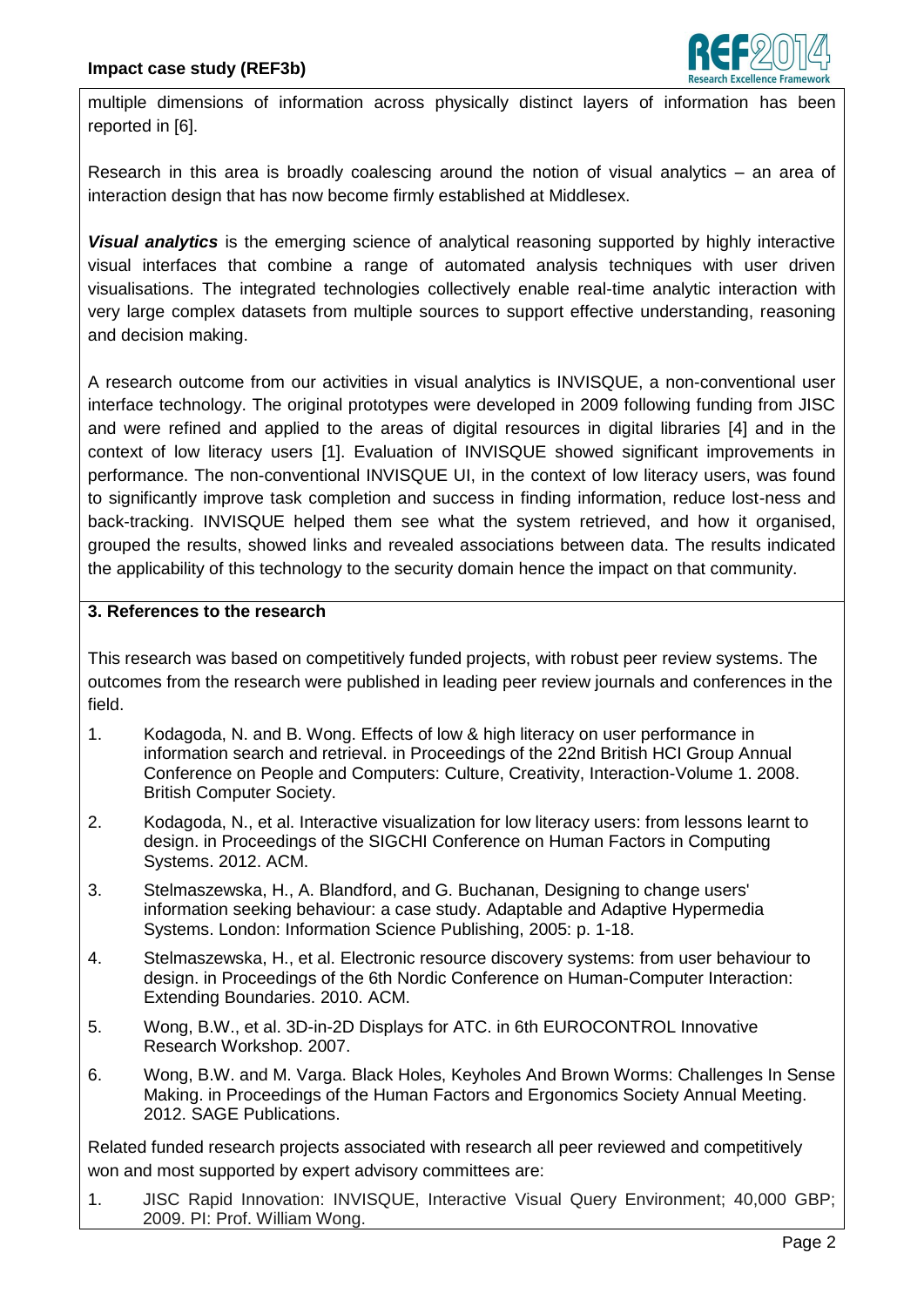

- 2. EPSRC: Making Sense: 10 UK partners; 245000 GBP; 2010-2013; Co-PI: Prof. William Wong.
- 3. UKVAC (UK Visual Analytics Consortium) Phase 1, NVAC; 2010-2011; \$250,000; PI: Prof. William Wong.
- 4. TSAM: Team Sense Making Assessment Method. Partners with BAe Systems, ARA Klein Associates, MoD CDE. 50000 GBP; 2011.
- 5. UKVAC (UK Visual Analytics Consortium) Phase 2, US Dept of Homeland Security, UK Home Office; 2012-2013; \$500,000 + 400,000 GBP ; PI: Prof. William Wong.
- 6. VALCRI: Visual Analytics in Criminal Intelligence Analysis; EU FP7. 2013-2017; €13.1M; PI: Prof. William Wong.

## **4. Details of the impact**

Visual analytics (VA) continues to mature as a subject area within Interaction Design and Middlesex has increasingly provided international leadership in this area both to researchers and the wider research user community. Impacts arising from our research in VA address deployment of software at government research labs in the security sector; supporting low literacy users such as those using services located in Citizens Advice Bureaux (CABs) and leadership at both a national and international level in VA.

A key aspect of applied aspects of the research detailed earlier is the need to support 'theory building' (such as that found in intelligence analysis) using visual mechanisms for reasoning and narrative construction based on data that has been retrieved and organised by the various automated techniques e.g. automated knowledge extraction and thematic clustering. Our ideas have been implemented in the INVISQUE technology leading to impact in three areas.

Firstly, INVISQUE enables visual support for human reasoning actions to support theory building and this has applications in the intelligence domain. Secondly, as this has developed, the research has contributed to and established a community both nationally and internationally in the area of visual analytics. Thirdly, recognising that the software technology originates from research exploring issues facing low literacy users, the software has also applicability in CABs.

The research is being used by the UK MoD to help them define theory-building tools for their intelligence community. In our work, we refer to the concept of a Reasoning Workspace and how such a Reasoning Workspace is formed in design. The constituent elements are underpinned by the research reported from 2005 onwards that identified insights into how expert users bring to bear techniques to support their information seeking behaviours. The research also identified the need for novel visual representations and the need to support backtracking within such visual representations. Some of these findings were most clearly noted when first working with low literacy users but now have their use in a security setting.

While the software arising from the research, INVISQUE, can be provided on request, it has been made available to both the Pacific North Western National Laboratory (PNNL) and the UK Ministry of Defence (DSTL). At PNNL, a variant of INVISQUE is installed and used as a complementary tool to other technologies developed by PNNL [S3]. DSTL has used the software for experiments with security related information. The usage of the technology is reported in an internal manuscript and confirmation of the activity noted by DSTL [S4]. Thus the primary beneficiaries of this research are the security organisations of the UK and US. The impact of the research is largely the design